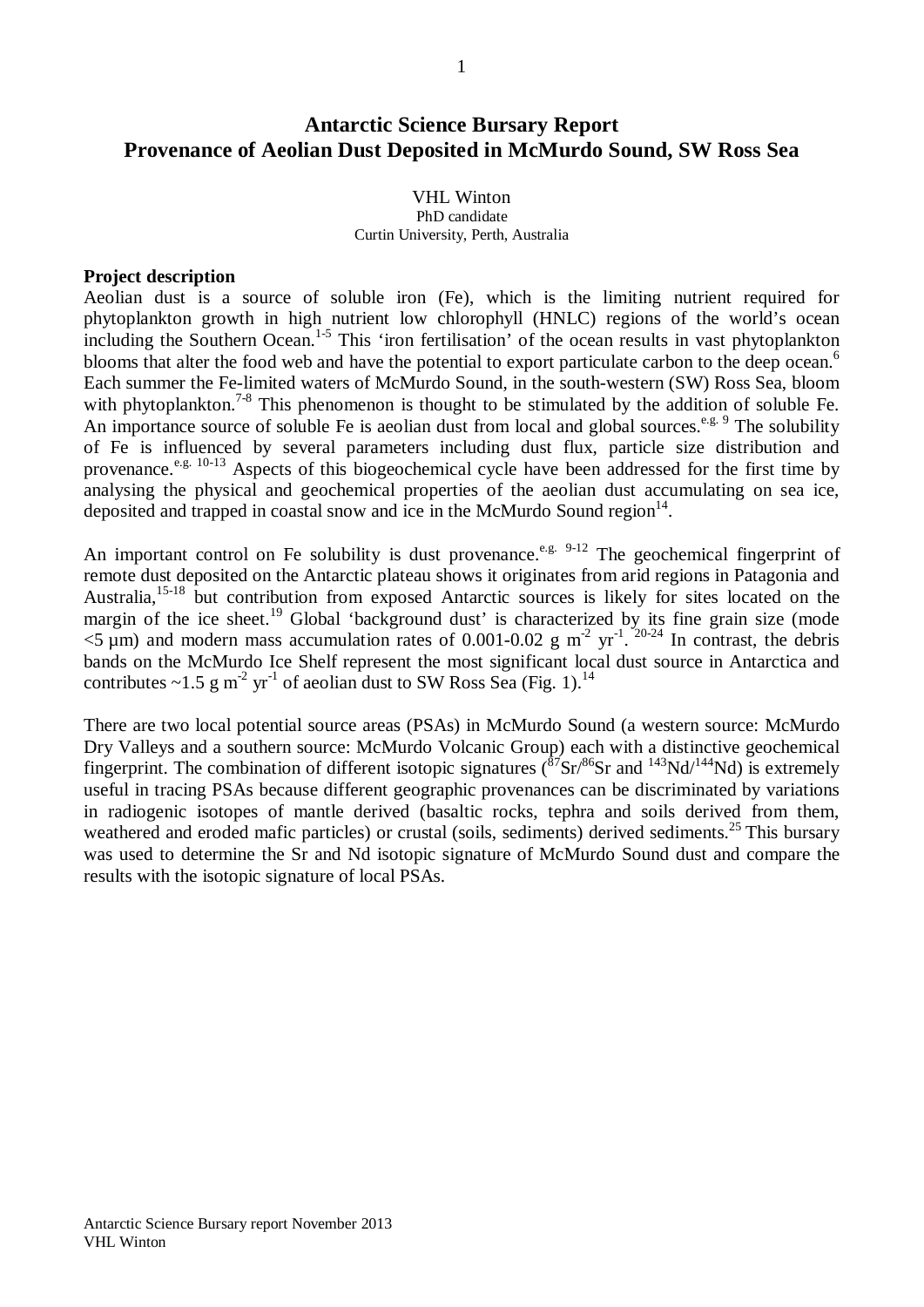

**Fig. 1: A) Map of Antarctica showing location of McMurdo Sound. B) Map of McMurdo Sound showing the north-south transect of dust samples on the sea ice and potential source areas.** 

## **Method**

Dust sample digestion and separation of and Nd and Sr using ion exchange chromatography<sup>26</sup> was carried out at the Laboratory for Isotope Geology at the Swedish Museum of Natural History, Stockholm under clean conditions in a class 100 laminar flow hood. The samples were spiked with  $150$ Nd and  $84$ Sr for isotope dilution determination of the concentrations and analysed on a Thermo Scientific TRITON thermal ionisation mass-spectrometer (TIMS). Reproducibility of the <sup>143</sup>Nd/<sup>144</sup>Nd and  $87\text{Sr}/86\text{Sr}$  ratios is 50 ppm and 40 ppm respectively. The total column yield for the Nd and Sr separation exceed 95 %. The total blank concentrations, including dissolution, chemical separation and mass spectrometry, was  $<10$  pg for Nd and  $<80$  pg for Sr.

### **Results and discussion**

The Sr and Nd isotopic ratios of aeolian dust in McMurdo Sound are reported in Fig. 2 and compared with PSA samples from Delmonte et al.<sup>19, 27</sup> The large particle size and high dust flux suggest transport distance is limited and therefore only local PSAs are considered. Sedimentological evidence points to the debris bands as the most important source of dust in the McMurdo Sound region.<sup>14</sup> The additional isotopic analyses confirm dust accumulating on the sea ice is locally-derived. This data is used to investigate the relative contribution of the two dust sources in McMurdo Sound by considering the samples as a mixture between two end members: McMurdo Dry Valleys and McMurdo Volcanic Group (Figs. 1 and 2). Overall, the Sr isotopic ratios for McMurdo Sound PSAs range between 0.703<<br><sup>87</sup>Sr<sup>%</sup>Sr <0.714 while εNd(0) ranges between (6< εNd(0) >-13). Assuming these two end members, it is observed that the dust samples are included within the mixing field: the isotopic signature (0.705331<  ${}^8$ Sr <0.7091465 and -1.1<  $\epsilon$ Nd(0) >3.45) lies on the mixing line between the two isotopically distinct end members. Within the narrow range of isotopic ratios of McMurdo Sound dust, there is a small change in the  ${}^{87}Sr/{}^{86}Sr$  and  ${}^{143}Nd/{}^{144}Nd$  composition of the dust along the south-north transect (Fig. 1). As the dust is transported north from the debris bands the composition moves along the mixing line from the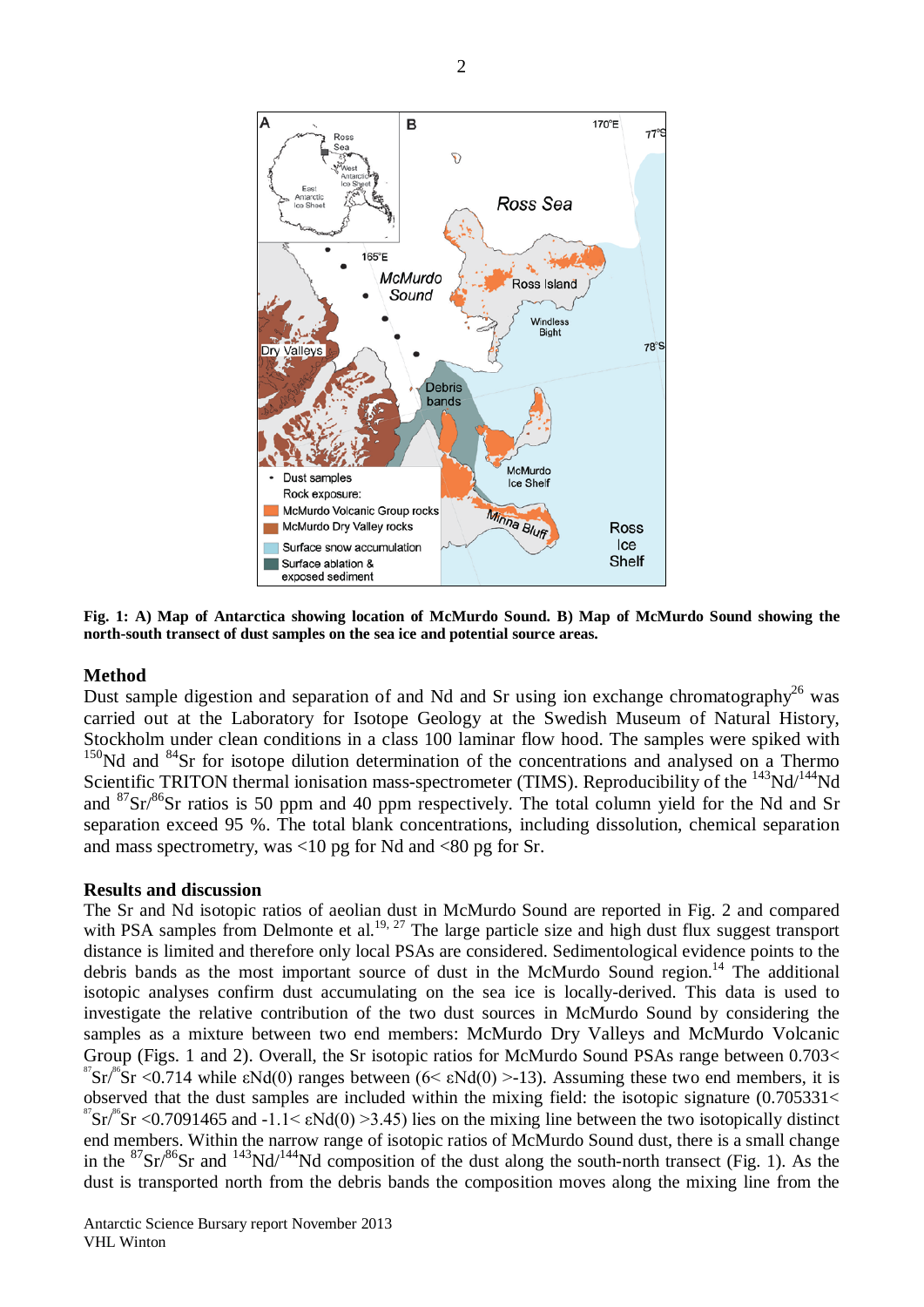McMurdo Volcanic Group towards the Dry Valleys. This gradient in mixing is consistent with the exponential decrease in dust flux downwind from the debris bands and the local meteorology.

The narrow range of isotopic ratios has implications for supply of Fe to the SW Ross Sea. A previous study observed that there is little variability in Fe solubility<sup>14</sup> along the north-south transect in Fig. 1 and the homogenous composition of the dust can thus explain this. Given that total Fe content and particle size do not influence  $\overline{F}e$  solubility<sup>14</sup>, it can be concluded that dust provenance is the major control on  $\overline{F}e$ solubility in McMurdo Sound. This conclusion is consistent with studies from other regions.<sup>e.g.28</sup>



**Fig. 1: Isotopic composition of McMurdo Sound dust (red circles) compared with PSA samples from Delmonte et al. 20, <sup>28</sup>**

#### **Conclusion and future work**

Local dust accumulating on McMurdo Sound sea ice is derived from exposed areas of unconsolidated sediment. The isotopic signature of McMurdo Sound dust lies between two isotopically distinct PSAs in the sound and thus is a mixture of these two sources. The isotopic composition of McMurdo Sound dust falls within a narrow range  $(0.705331 \lt \n\frac{8}{3} \text{Sr} \lt 0.7091465 \text{ and}$  $-1.1 \leq \epsilon N d(0) > 3.45$ ). This homogenous composition can explain the constant Fe solubility of the dust samples along a north-south transect. If this local dust is transported beyond McMurdo Sound and further north into the Ross Sea, Fe supplied from the local dust can be quantified from the known Fe solubility. Samples from Roosevelt Island, on the eastern side of the Ross Ice Shelf, will be analysed for  $87\text{Sr}$ <sup>86</sup>Sr and  $143\text{Nd}/144\text{Nd}$  isotopic ratios to determine how far north locally derived dust is transported into the Ross Sea. The broader implications of this research are to determine the influence of the dust source on Fe solubility in McMurdo Sound and to quantify the area in which the dust is potentially bio-available for phytoplankton growth in the Ross Sea, a critical region of carbon sequestration.

### **References**

Antarctic Science Bursary report November 2013 VHL Winton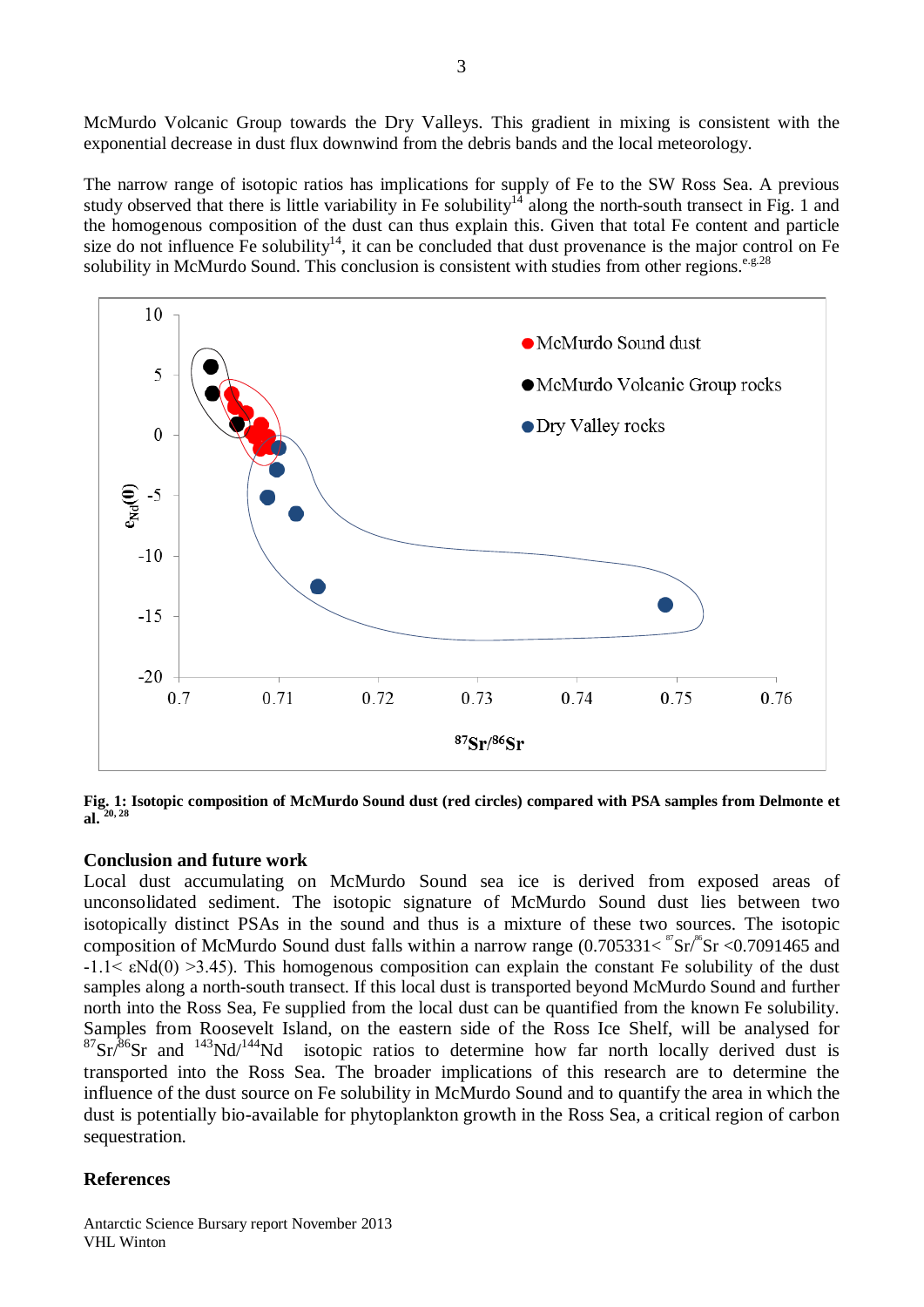1. Martin. J, Gordon. M and Fitzwater. S, 1991. The case for iron. *Limnology Oceanography*, 36, 1793-1802.

2. Sedwick. P, and DiTullio. G, 1997. Regulation of algal blooms in Antarctic shelf waters by the release of iron melting sea ice. *Geophysical Research Letters*, 24, 2515-2518.

3. Lannuzel, D., V. Schoemann, J. de Jong, J.-L. Tison, and L. Chou, 2007. Distribution and biogeochemical behaviour of iron in the East Antarctic sea ice, *Marine Chemistry*, 106(1-2), 18-32.

4. Tagliabue, A., L. Bopp, and O. Aumont, 2009. Evaluating the importance of atmospheric and sedimentary iron sources to Southern Ocean biogeochemistry, *Geophys. Res. Lett*., 36(13), L13601.

5. Boyd, P. W., and M. J. Ellwood, 2010. The biogeochemical cycle of iron in the ocean, *Nature Geosci*, 3(10), 675-682.

6. Smetacek, V., et al., 2012. Deep carbon export from a Southern Ocean iron-fertilized diatom bloom, *Nature*, 487(7407), 313-319.

7 Arrigo. K and, van Dijken. G, 2004. Annual changes in sea-ice, chlorophyll a, and primary production in the Ross Sea, Antarctica. *Deep-Sea Research II*, 51, 117-138.

8. Fung. I, Meyn. S, Tegan. I, Doney. S, John. J, Bishop. J, 2000. Iron supply and demand in the upper ocean. *Global Biogeochemical Cycles*, 14, 281-295.

9. Baker, A, Jickells, T, Witt, M., Linge, K, 2006. Trends in the solubility of iron, aluminium, manganese, and phosphorus in aerosol collected over the Atlantic Ocean. *Marine Chemistry.* 98, 43–58.

10 Raiswell. R, Benning. L, Tranter. M and Tulaczyk. S, 2008. Bioavailable iron in the Southern Ocean: the significance of the iceberg conveyor belt. *Geochemical Transactions,* 9:7, doi:10.1186/1467-4866-9-7.

11. [Aguilar-Islas.](http://www.sciencedirect.com/science?_ob=RedirectURL&_method=outwardLink&_partnerName=27983&_origin=article&_zone=art_page&_linkType=scopusAuthorDocuments&_targetURL=http%3A%2F%2Fwww.scopus.com%2Fscopus%2Finward%2Fauthor.url%3FpartnerID%3D10%26rel%3D3.0.0%26sortField%3Dcited%26sortOrder%3Dasc%26author%3DAguilar-Islas,%20Ana%20M.%26authorID%3D35754412700%26md5%3Db1035a23716e528b7c11db7cf4629c45&_acct=C000053190&_version=1&_userid=1495406&md5=ee599eb51ef5e7a4fff44afc660dd617) M, [Wu.](http://www.sciencedirect.com/science?_ob=RedirectURL&_method=outwardLink&_partnerName=27983&_origin=article&_zone=art_page&_linkType=scopusAuthorDocuments&_targetURL=http%3A%2F%2Fwww.scopus.com%2Fscopus%2Finward%2Fauthor.url%3FpartnerID%3D10%26rel%3D3.0.0%26sortField%3Dcited%26sortOrder%3Dasc%26author%3DWu,%20Jingfeng%26authorID%3D36145626400%26md5%3Dc2ea7d6d706badac2dd531db651cd853&_acct=C000053190&_version=1&_userid=1495406&md5=1899004c113a5cc35bd21bb51f55e698) J, [Rember.](http://www.sciencedirect.com/science?_ob=RedirectURL&_method=outwardLink&_partnerName=27983&_origin=article&_zone=art_page&_linkType=scopusAuthorDocuments&_targetURL=http%3A%2F%2Fwww.scopus.com%2Fscopus%2Finward%2Fauthor.url%3FpartnerID%3D10%26rel%3D3.0.0%26sortField%3Dcited%26sortOrder%3Dasc%26author%3DRember,%20Robert%26authorID%3D36099590700%26md5%3Dc2a6a4a124d8cab2f6ec328f79ff9547&_acct=C000053190&_version=1&_userid=1495406&md5=c9ed25f2b175ba9a99a348756190606b) R, [Johansen.](http://www.sciencedirect.com/science?_ob=RedirectURL&_method=outwardLink&_partnerName=27983&_origin=article&_zone=art_page&_linkType=scopusAuthorDocuments&_targetURL=http%3A%2F%2Fwww.scopus.com%2Fscopus%2Finward%2Fauthor.url%3FpartnerID%3D10%26rel%3D3.0.0%26sortField%3Dcited%26sortOrder%3Dasc%26author%3DJohansen,%20Anne%20M.%26authorID%3D7102328988%26md5%3Da35a35627c8271fe15e2a4f746950d2b&_acct=C000053190&_version=1&_userid=1495406&md5=7c218ae92c40218c6e666560a71667c9) A, and [Shank.](http://www.sciencedirect.com/science?_ob=RedirectURL&_method=outwardLink&_partnerName=27983&_origin=article&_zone=art_page&_linkType=scopusAuthorDocuments&_targetURL=http%3A%2F%2Fwww.scopus.com%2Fscopus%2Finward%2Fauthor.url%3FpartnerID%3D10%26rel%3D3.0.0%26sortField%3Dcited%26sortOrder%3Dasc%26author%3DShank,%20Lindsey%20M.%26authorID%3D36145445200%26md5%3Dbed3b08b363ef691626b3f6a3ebab551&_acct=C000053190&_version=1&_userid=1495406&md5=8fea58847efc7cfbb78ffefa6c6e1a11) L. 2009. Dissolution of aerosol-derived iron in seawater: Leach solution chemistry, aerosol type, and colloidal iron fraction. *Marine Chemistry*, 120, 25-33.

12. Schroth. A, Sholkovitz. E and Bostick. B, 2009. Iron solubility driven by speciation in dust sources to the ocean. *Nature Geoscience*, 2, 337-370.

13. Buck. C, Landing. W, Resing. J, 2010. Particle size and aerosol iron solubility: A high-resolution analysis of Atlantic aerosols. *Marine Chemistry*, 120, 14-24.

14. Winton. V.H.L, Dunbar. G.B, Bertler, N.A.N, Millet. M-A, Delmonte. B, Atkins. C.B, Andersson. P, in review. The contribution of locally-derived aeolian sand and dust to Fe fertilisation of phytoplankton blooms in southwest Ross Sea. *Global Biogeochemical Cycles.*

15. Basile. I, Grousset. F, Revel. M, Petit. J, Biscaye. P, Barkov. N, 1997. Patagonian origin of glacial dust deposited in East Antarctica (Vostok and Dome C) during glacial stages 2, 4 and 6. *Earth and Planetary Science Letters,* 146, 573- 589.

16*.* De Deckker. P, Norman. N, Goodwin. I, Wain. A, Gingele. F, 2010. Lead isotopic evidence for an Australian source of aeolian dust to Antarctica at times over the last 170,000 years. *Palaeogeography, Palaeoclimatology, Palaeoecology,*  285, 205–223.

17. Delmonte. B, Basile-Drelsh. I, Petit. J, Maggi. V, Revel-Rolland. M, Michard. A, Jogoutz. E and Grousset. F, 2004. Comparing the EPICA and Vostok dust records during the last 220,000 years: stratigraphical correlation and provenance in glacial periods. *Earth Science Reviews*, 66, 63-87.

18. Vallelonga, P., et al., 2010. Lead isotopic compositions in the EPICA Dome C ice core and Southern Hemisphere Potential Source Areas, *Quaternary Science Reviews*, 29(1-2), 247-255.

19. Delmonte, B., P. S. Andersson, H. Schöberg, M. Hansson, J. R. Petit, R. Delmas, D. M. Gaiero, V. Maggi, and M. Frezzotti, 2010. Geographic provenance of aeolian dust in East Antarctica during Pleistocene glaciations: preliminary